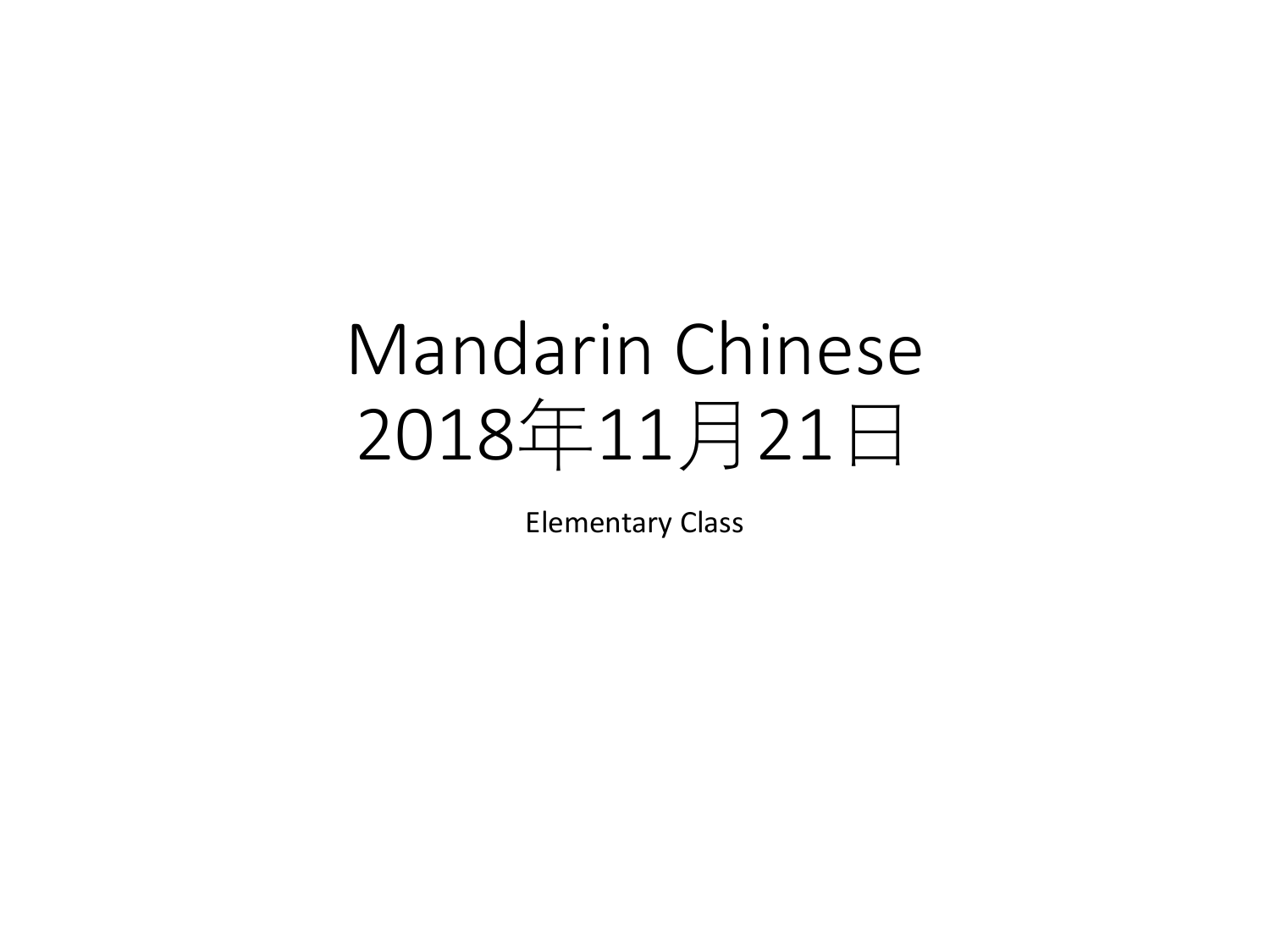Answer the following questions.

B

| (1)今天是几月几号?     |  |
|-----------------|--|
| (2)今天星期几?       |  |
| (3) 你多大了?       |  |
| (4) 你出生在哪儿?     |  |
| (5) 你去过很多国家吗?   |  |
| (6) 你去过日本吗?     |  |
| (7) 你有没有去过德国?   |  |
| (8) 你有没有去过澳大利亚? |  |
| (9) 你有没有笔友?     |  |
| (10)你现在住在哪儿?    |  |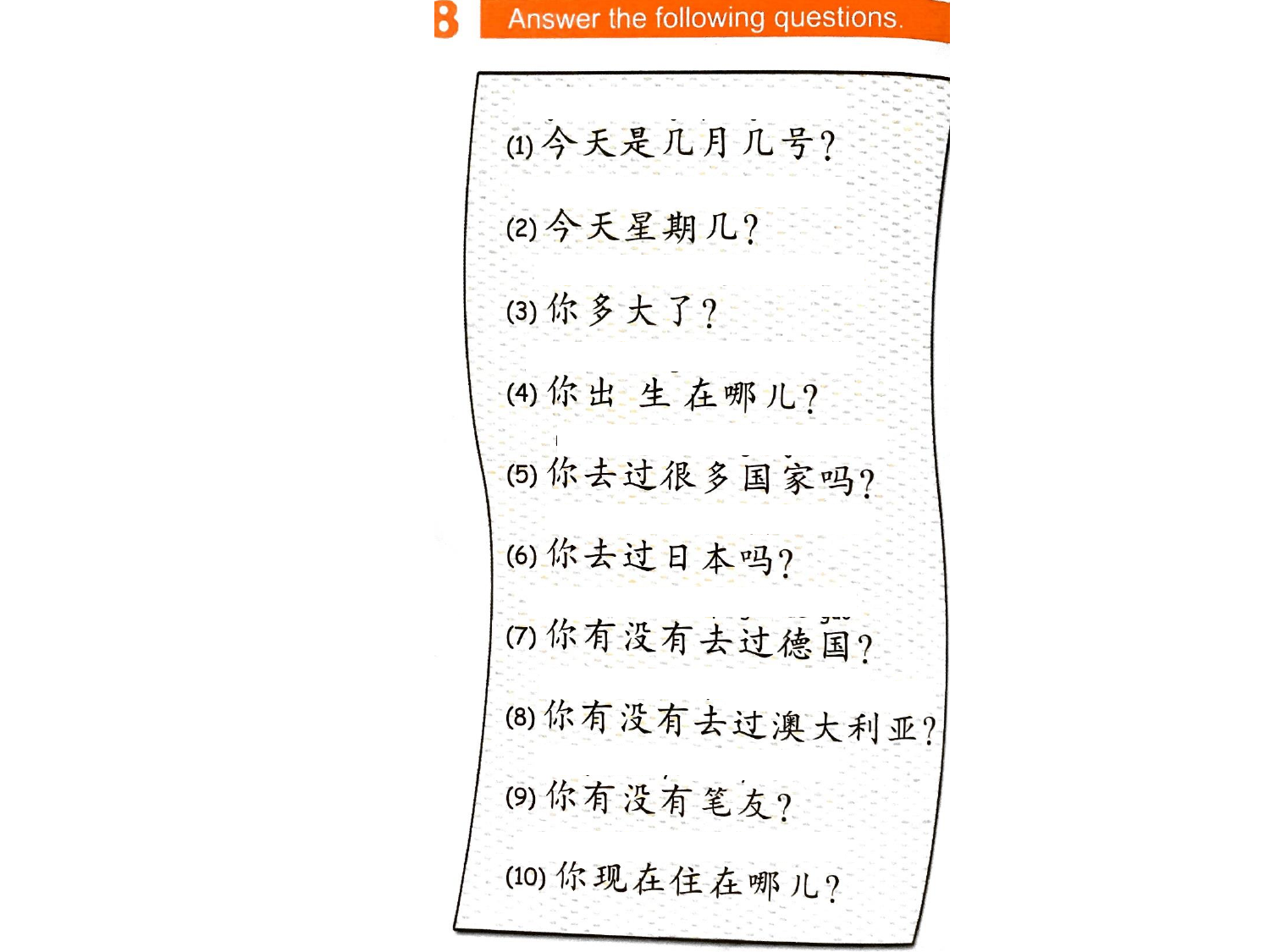## Can you put the Chinese into English and the English into Chinese?

- 多少钱?
- How old is she?
- 妹妹
- Older brother
- 谁?
- Where is he?
- 美国人
- 我去过日本
- My friend
- 这是我弟弟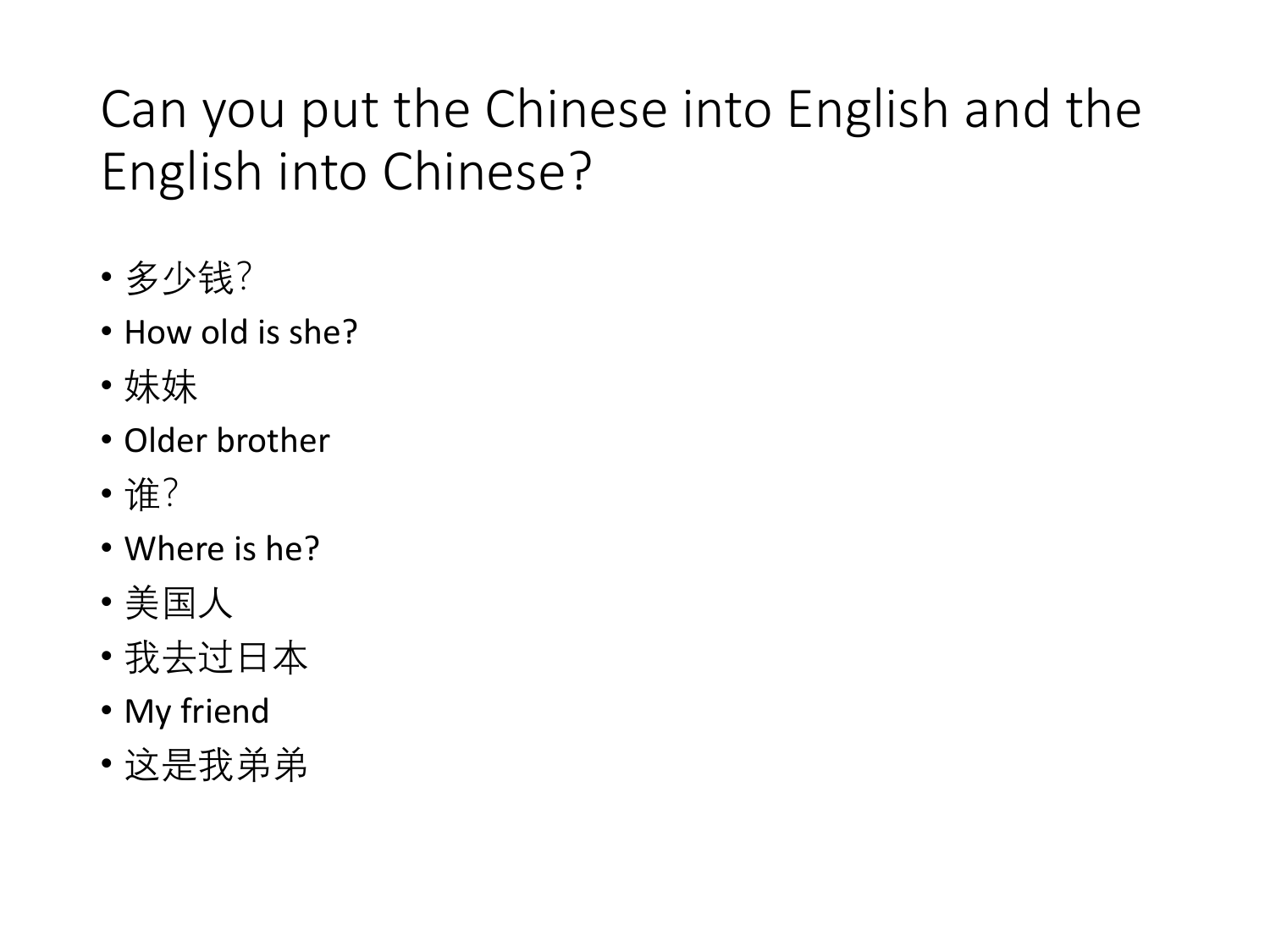### What was the question?

- My name is Lucy Wang
- Wang
- $\cdot$  I'm 31
- I was born in Britain
- I live in London
- My mother is Chinese
- Yes, the both work
- No, I don't have a job
- No, I've never been to Africa

Try to remember how to form the questions that would elicit these answers. Then check the next page – you'll find the questions first in characters and then in pinyin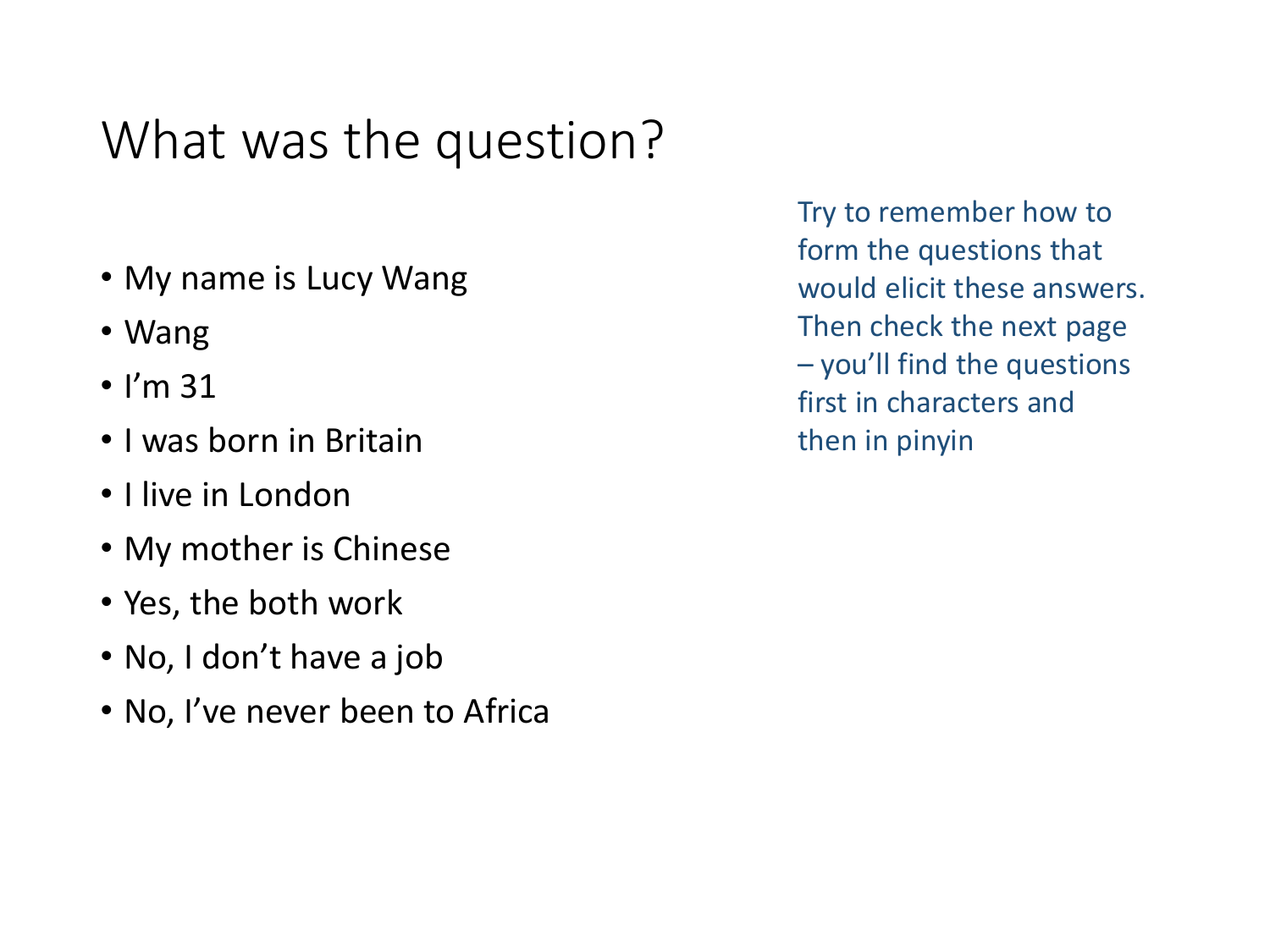### What was the question?

- My name is Lucy Wang
- Wang
- $\cdot$  I'm 31
- I was born in Britain
- I live in London
- 你叫什么(名字)?
- 你姓什么?
- 你多大?
- 我在英国出生
- 我住在伦敦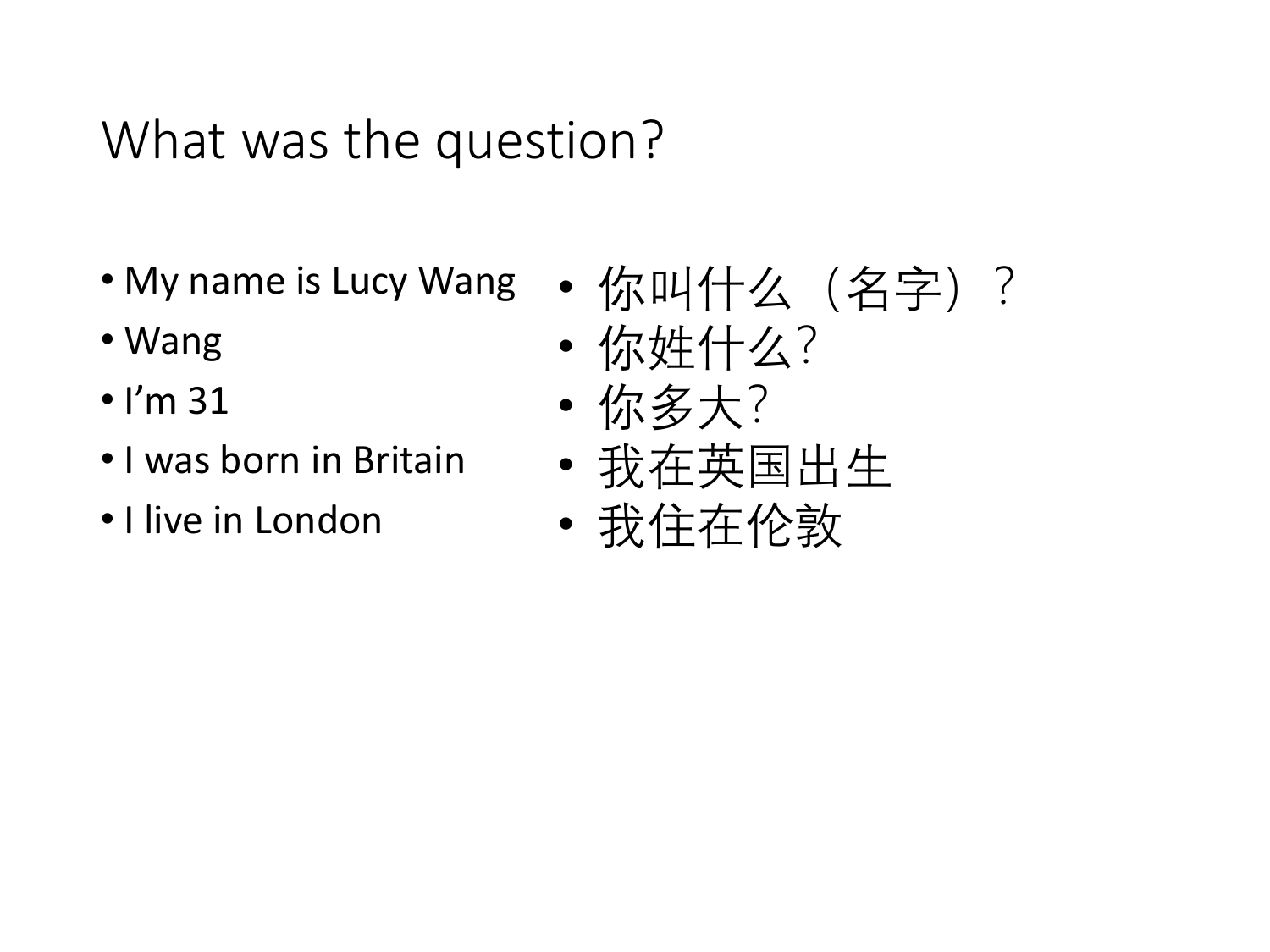### What was the question?

- My name is Lucy Wang
- Wang
- $\cdot$  I'm 31
- I was born in Britain
- I live in London

Nǐ jiào shénme (míngzì)? Nǐ xìng shénme? Nǐ duō dà? Wǒ zài yīngguó chū shēng wǒ zhù zài lúndūn